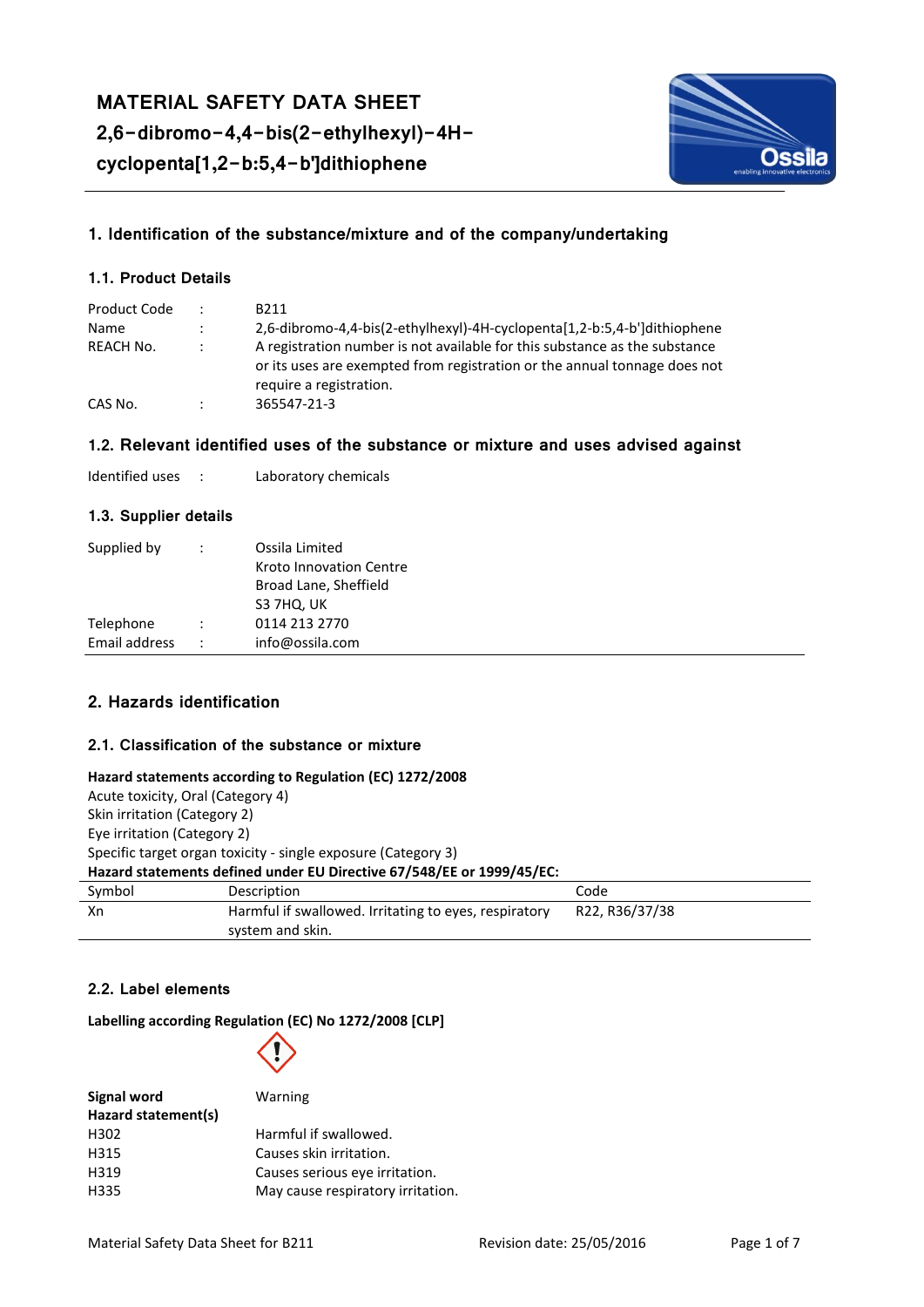#### **Precautionary statement(s)**

P261 **Avoid breathing dust.** P305 + P351 + P338 IF IN EYES: Rinse cautiously with water for several minutes. Remove contact lenses, if present and easy to do. Continue rinsing.

**Supplemental Hazard None. Statements**

#### **2.3. Other hazards**

None.

# **3. Composition/Information on ingredients**

## **3.1. Substances**

| Synonyms |                      | 2,6-Dibrom-4,4-bis(2-ethylhexyl)-4H-thieno[3',2':4,5]cyclopenta[1,2-b]thiophen<br>2,6-Dibromo-4,4-bis(2-ethylhexyl)-4H-thieno[3',2':4,5]cyclopenta[1,2-b]thiophene<br>4H-Cyclopenta[1,2-b:5,4-b']dithiophene, 2,6-dibromo-4,4-bis(2-ethylhexyl)-<br>2,6-dibromo-4,4-bis(2-ethylhexyl)-4h-cyclopenta(2,1-b:3,4-b')dithiophene<br>2,6-Dibromo-4,4-bis(2-ethylhexyl)-4H-cyclopenta[2,1-b:3,4-b']dithiophene |
|----------|----------------------|----------------------------------------------------------------------------------------------------------------------------------------------------------------------------------------------------------------------------------------------------------------------------------------------------------------------------------------------------------------------------------------------------------|
| Formula  | $\ddot{\phantom{a}}$ | $C_{25}H_{36}Br_2S_2$                                                                                                                                                                                                                                                                                                                                                                                    |
| CAS No.  | ٠                    | 365547-21-3                                                                                                                                                                                                                                                                                                                                                                                              |
| EC No.   | ٠                    |                                                                                                                                                                                                                                                                                                                                                                                                          |

No components need to be disclosed according to the applicable regulations.

# **4. First aid measures**

#### **4.1. Description of first aid measures**

#### **After Inhalation**

If inhaled, remove to fresh air. If not breathing give artificial respiration. Call a physician.

#### **After skin contact**

In case of skin contact, wash with soap and flush with copious amounts of water for at least 15 minutes. Remove contaminated clothing and shoes. Call a physician.

#### **After eye contact**

In case of contact with eyes, flush with copious amounts of water for at least 15 minutes. Assure adequate flushing by separating the eyelids with fingers. Call a physician.

#### **After Ingestion**

If swallowed, wash out mouth with water. Call a physician.

## **4.2. Most important symptoms and effects, both acute and delayed**

The most important known symptoms and effects are described in the labelling (see section 2.2) and/or in section 11.

## **4.3. Indication of any immediate medical attention and special treatment needed**

No data available.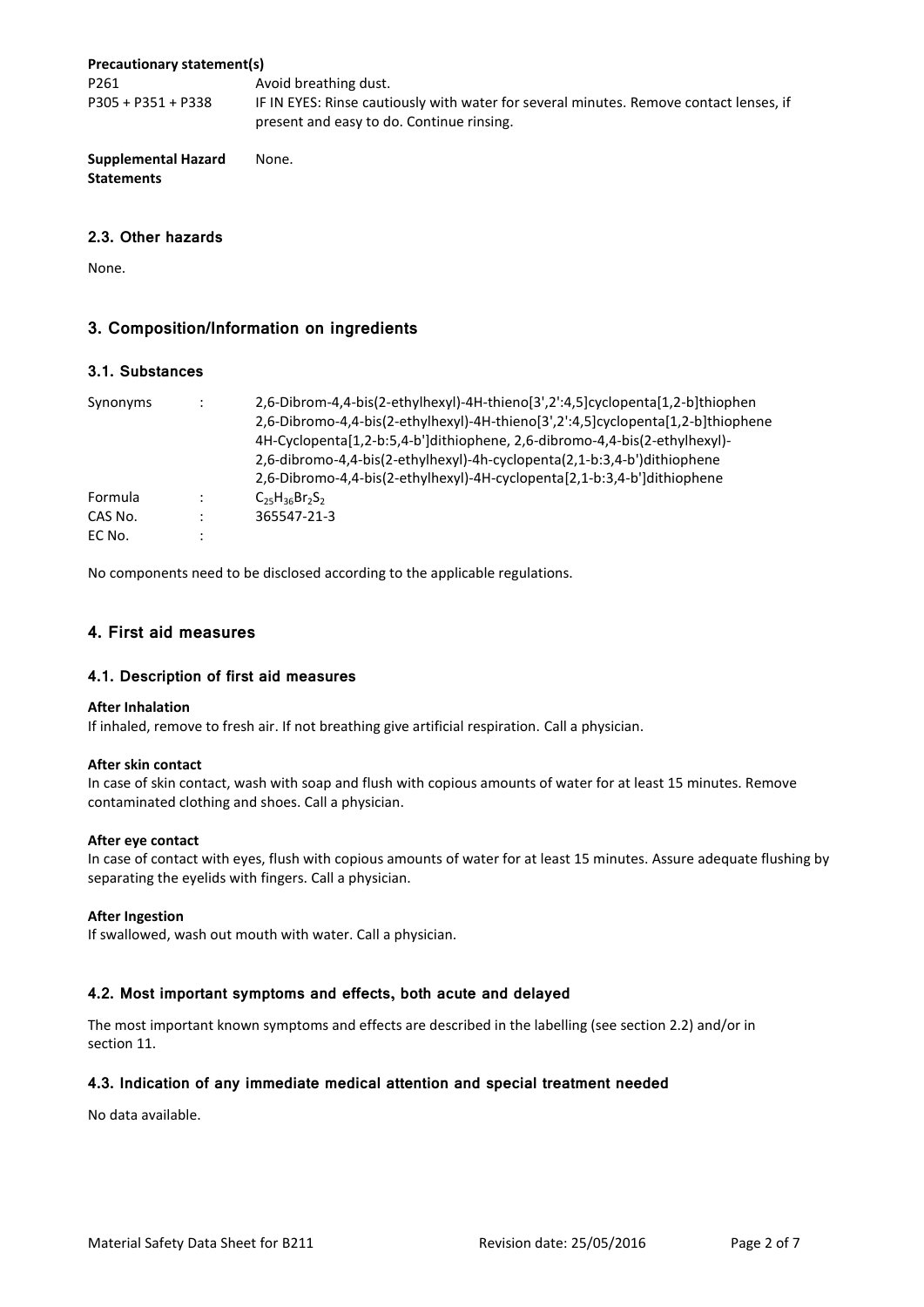# **5. Fire fighting**

# **5.1. Extinguishing media**

Use agent most appropriate to extinguish fire. In case of small fire, use "alcohol" foam, dry chemical or carbon dioxide. For large fires apply water from as safe a distance as possible. Use very large quantities or spraying water opposed to a solid stream.

# **5.2. Special hazards arising from the substance of mixture**

## **Hazardous combustion products**

Carbon oxides, nitrogen oxides, sulfur oxides.

# **5.3. Advice for firefighters**

As in any fire, wear a self-contained breathing apparatus in pressure-demand, MSHA/NIOSH (approved or equivalent), and full protective gear. During a fire, irritating and highly toxic gases and vapours may be generated by thermal decomposition.

# **6. Accidental release measures**

## **6.1. Personal precautions, protective equipment and emergency procedures**

Wear personal protective equipment. Avoid breathing in vapours, mist, gas or dust. Ventilate room and wash spill area if safe to do so because vapours can accumulate in low areas and form explosive concentrations. Remove all sources of ignition.

# **6.2. Environmental precautions**

Should not be released into the environment; do not let product enter drains.

# **6.3. Containment and cleaning:**

Contain and clean up spill if safe to do so and dispose of dry waste in closed container for proper disposal according to local regulations.

# **7. Handling and storage**

## **7.1. Precautions for safe handling**

Avoid contact with eyes, skin, and clothing. Avoid inhalation of dust or vapour. Keep away from sources of ignition and avoid the build of electrostatic charge. In case of an accident or if you are feeling unwell, immediately seek medical advice.

## **7.2. Conditions for safe storage, including any incompatibilities**

Store in a cool, dry and well-ventilated place inside of a tightly sealed container. Reseal containers that have been opened and keep upright to prevent leakage.

Light sensitive and air senstive. Handle and store under inert gas.

## **7.3. Specific end uses**

Use in laboratories.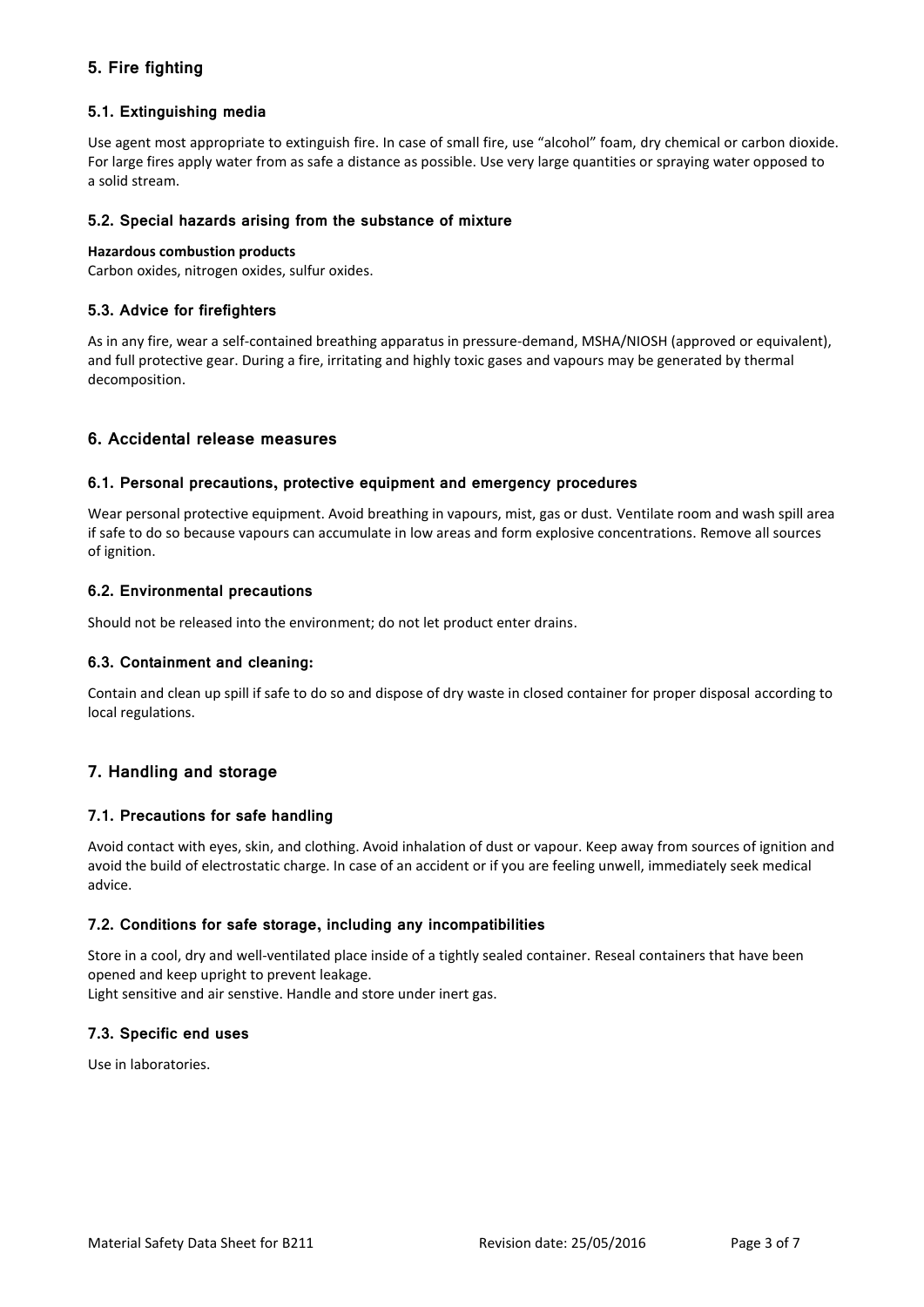# **8. Exposure controls / Personal protection**

# **8.1. Control parameters**

#### **Exposure limit sources**

UK – EH40 Workplace Exposure Limits (WEL) for use with the Control of Substances Hazardous to Health (COSHH) Regulations.

#### **Components with workplace control parameters**

| Component                             | CAS#        | Control parameters |
|---------------------------------------|-------------|--------------------|
| 2,6-dibromo-4,4-bis(2-ethylhexyl)-4H- | 365547-21-3 | No available data  |
| cyclopenta[1,2-b:5,4-b']dithiophene   |             |                    |

TWA - time weighted average; STEL - Short Term Exposure Limit

## **Biological occupational exposure limits**

This product does not contain any hazardous materials with biological limits.

## **8.2. Exposure controls**

## **Engineering measures**

Handle in accordance with good industrial practices for hygiene and safety. Ensure eyewash stations and safety showers are close to the laboratory workstation.

#### **Personal protective equipment**

**Eyes:** Wear safety glasses with side-shields conforming to appropriate government standards such as NOISH (US) or EN166 (EU).

**Skin**: Handle with appropriate gloves and use proper glove removal technique to avoid skin contact. Dispose of gloves in accordance with applicable laws. Wash and dry hands.

The selected protective gloves have to satisfy the specifications of EU Directive 89/686/EEC and the standard EN 374 derived from it.

**Clothing:** Wear complete suit protecting against chemicals; the type of equipment should be appropriate for the concentration and amount of dangerous substance used.

**Respirators:** A respiratory protection program that meets OSHA's 29 CFR §1910.134 and ANSI Z88.2 requirements or European standard EN 149 must be followed whenever workplace conditions warrant a respirator's use.

# **General hygiene measures**

Wash thoroughly after handling. Wash contaminated clothing before reuse.

# **9. Physical and chemical properties**

## **9.1. Information on basic physical and chemical properties**

| Appearance             |                | liquid            |
|------------------------|----------------|-------------------|
| Odour                  |                | No data available |
| Odour threshold        |                | No data available |
| Molecular weight       | $\ddot{\cdot}$ | 560.49 g/mol      |
| рH                     |                | No data available |
| Melting/freezing point |                | No data available |
| Flash point            |                | No data available |
| Evaporation rate       |                | No data available |
| Flammability           | $\ddot{\cdot}$ | No data available |
| Upper/lower            |                | No data available |
| flammability or        |                |                   |
| explosive limits       |                |                   |

Material Safety Data Sheet for B211 Revision date: 25/05/2016 Page 4 of 7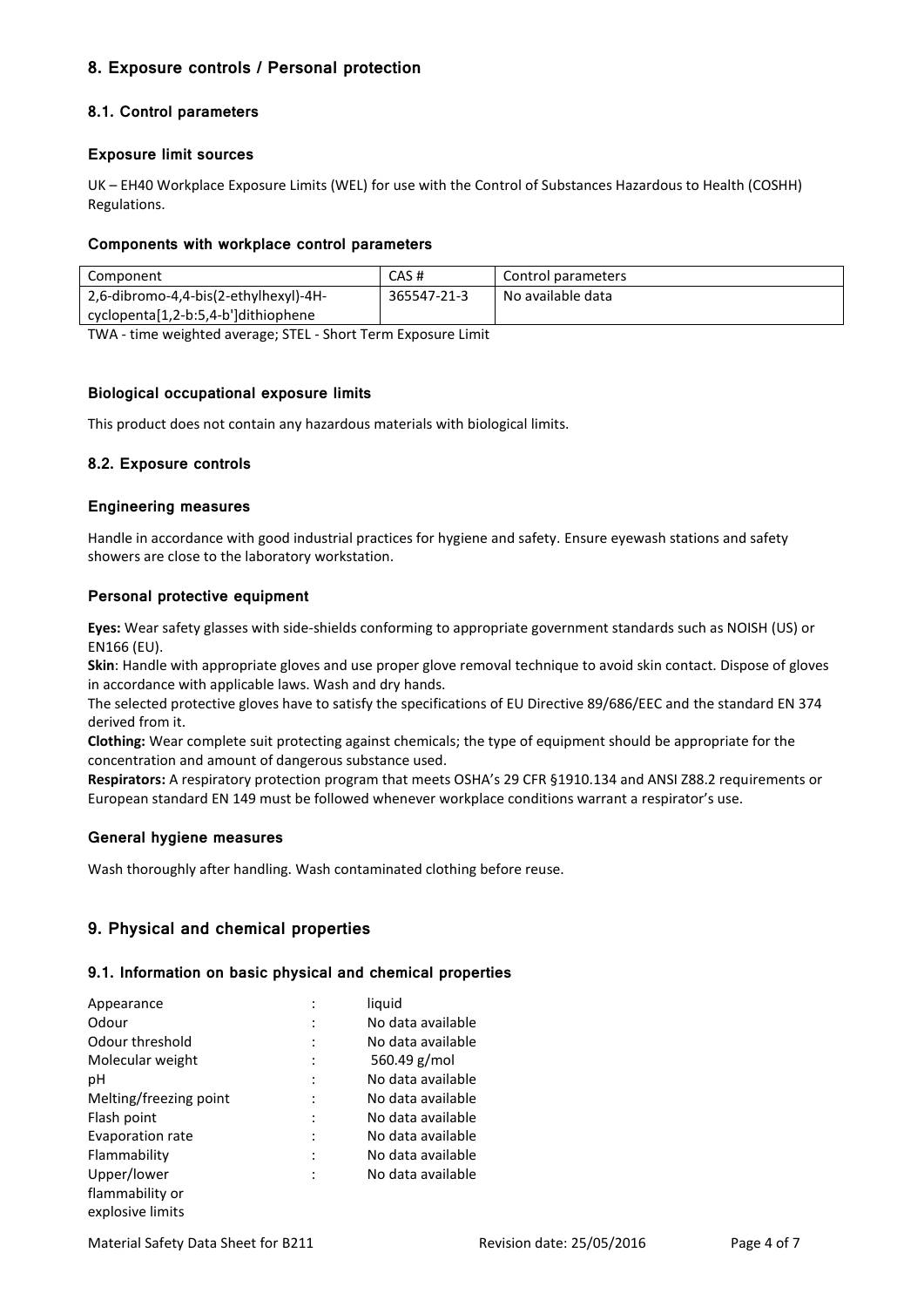| Vapour pressure             |   | No data available |
|-----------------------------|---|-------------------|
| Vapour density              |   | No data available |
| Relative density            |   | No data available |
| Water solubility            |   | No data available |
| Partition coefficient       |   | No data available |
| n-octanol/water             |   |                   |
| Autoignition temperature    |   | No data available |
| Decomposition temperature   |   | No data available |
| Viscosity                   |   | No data available |
| <b>Explosive properties</b> | : | No data available |
| Oxidizing properties        |   | No data available |
|                             |   |                   |

# **9.2. Other safety information**

No data available.

# **10. Stability and reactivity**

#### **10.1 Reactivity**

No data available.

# **10.2. Chemical stability**

Stable under normal temperatures and pressures under recommended storage conditions.

#### **10.3. Possibility of hazardous reactions**

No data available.

#### **10.4. Conditions to avoid**

Exposure to light/sunlight.

#### **10.5. Incompatible materials**

Strong oxidising agents.

#### **10.6. Hazardous decomposition products**

Not determined. Hazardous polymerisation not expected.

# **11. Toxicological information**

#### **11.1. Information on toxicological effects**

**Acute toxicity** No data available. **Skin corrosion/irritation** Based on available data the classification criteria are not met **Serious eye damage/eye irritation** No data available. **Respiratory or skin sensitization** Based on available data the classification criteria are not met **Germ cell mutagenicity** No data available. **Carcinogenicity** No data available. **Reproductive toxicity** No data available. **Specific target organ toxicity - single exposure**

Material Safety Data Sheet for B211 Revision date: 25/05/2016 Page 5 of 7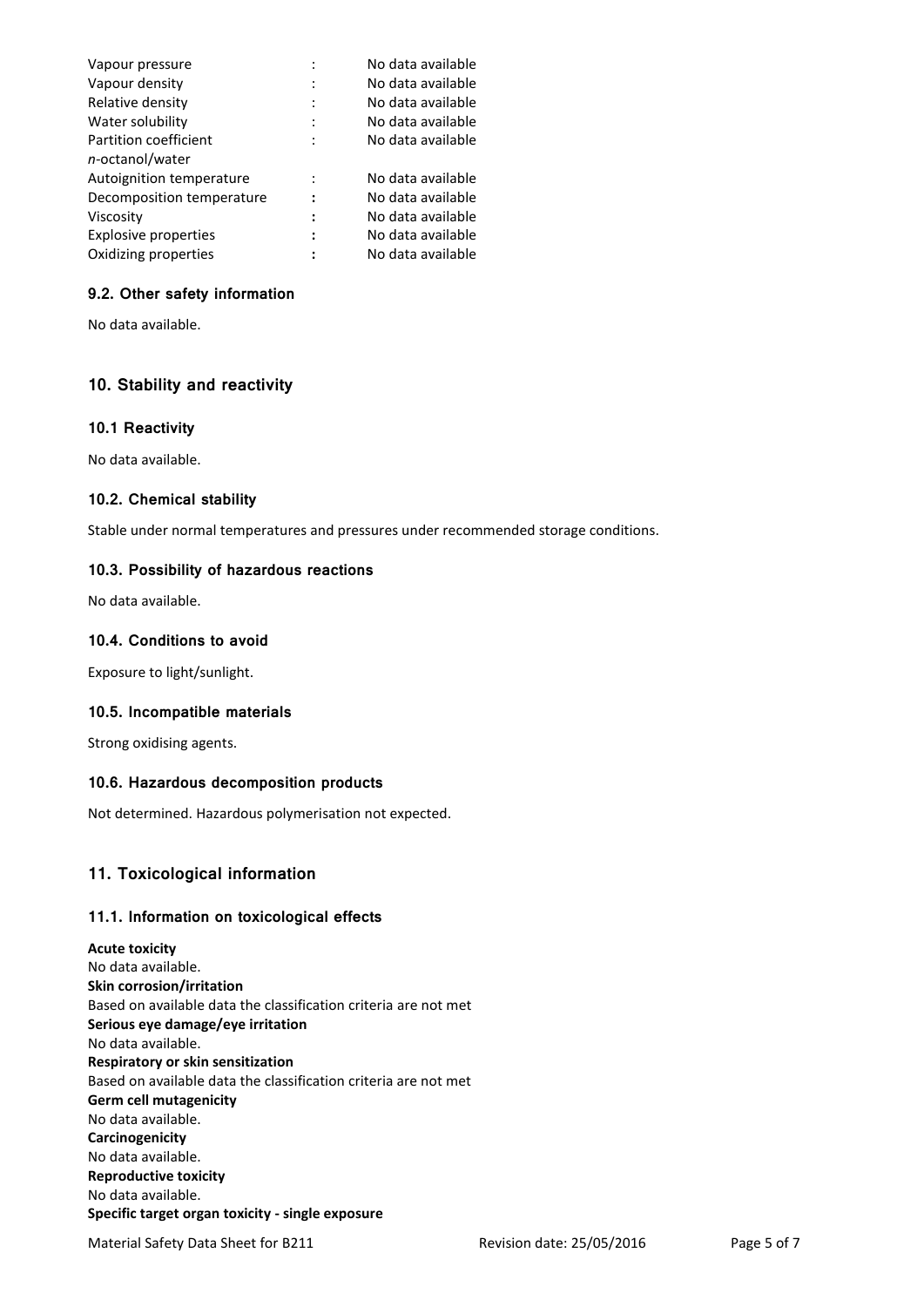No data available. **Specific target organ toxicity - repeated exposure** No data available. **Aspiration hazard** No data available. **Potential health effects** Inhalation No data available. Ingestion No data available. Skin No data available. Eyes No data available. **Signs and Symptoms of Exposure**

No data available.

To the best of our knowledge, the chemical, physical, and toxicological properties have not been thoroughly investigated.

# **12. Ecological information**

## **12.1. Toxicity**

No data available.

# **12.2. Persistence and degradability**

Readily biodegradable. Persistence is unlikely based on available information.

## **12.3. Bioaccumulative potential**

Bioaccumulation is unlikely.

## **12.4. Mobility in soil**

No data available.

## **12.5. Results of PBT and vPvB assessment**

PBT/vPvB assessment not available as chemical safety assessment not required/not conducted, but substance is not considered (very) persistent, (very) bioaccumulative and toxic (PBT/vPvB).

## **12.6. Other adverse effects**

No data available.

# **13. Disposal**

## **13.1. Waste treatment methods**

#### **Product**

Burn in a chemical incinerator equipped with an afterburner and scrubber. Observe all federal, state, and local environmental regulations and in accordance with European Directives on waste and hazardous waste. Offer surplus material to a licensed professional waste disposal professional.

## **Contaminated packaging**

Dispose of as unused product.

# **14. Transport**

IATA: